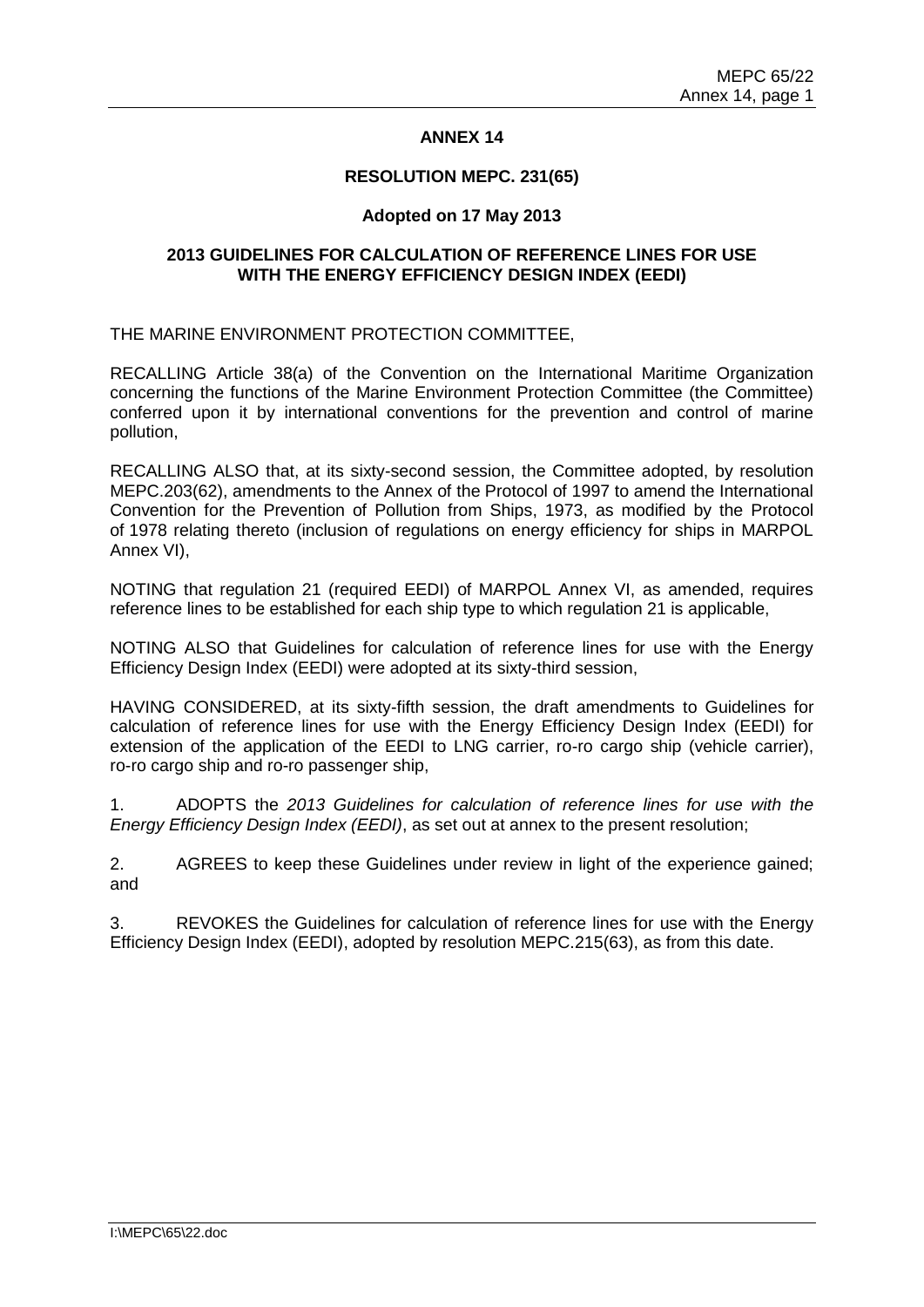# **2013 GUIDELINES FOR CALCULATION OF REFERENCE LINES FOR USE WITH THE ENERGY EFFICIENCY DESIGN INDEX (EEDI)**

1 The reference lines are established for each ship type to which regulation 21 (Required EEDI) of MARPOL Annex VI is applicable. The purpose of the EEDI is to provide a fair basis for comparison, to stimulate the development of more efficient ships in general and to establish the minimum efficiency of new ships depending on ship type and size. Hence, the reference lines for each ship type is calculated in a transparent and robust manner.

2 Ship types are defined in regulation 2 of MARPOL Annex VI. The reference line for each ship type is used for the determination of the required EEDI as defined in regulation 21 of MARPOL Annex VI.

3 These guidelines apply to the following ships types: bulk carrier, gas carrier, tanker, containership, general cargo ship, refrigerated cargo carrier, combination carrier, ro-ro cargo ship, ro-ro cargo ship (vehicle), ro-ro passenger ship and LNG carrier. It is noted that a method of calculating reference lines has not been established for passenger ships other than cruise passenger ship having non-conventional propulsion.

# **Definition of a reference line**

4 A reference line is defined as a curve representing an average index value fitted on a set of individual index values for a defined group of ships.

5 One reference line is developed for each ship type to which regulation 21 of MARPOL Annex VI is applicable, ensuring that only data from comparable ships are included in the calculation of each reference line.

6 The reference line value is formulated as *Reference line value = a (100% deadweight)*  $\epsilon$ <sup>c</sup> where "a" and "c" are parameters determined from the regression curve fit.

7 Input data for the calculation of the reference lines is filtered through a process where data deviating more than two standard deviations from the regression line are discarded. The regression is then applied again to generate a corrected reference line. For the purpose of documentation, discarded data is listed with the ships IMO number.

## **Data sources**

8 IHS Fairplay (IHSF) database is selected as the standard database delivering the primary input data for the reference line calculation. For the purpose of the EEDI reference line calculations, a defined version of the database is archived as agreed between the Secretariat and IHSF.

9 For the purpose of calculating the reference lines, data relating to existing ships of 400 GT and above from the IHSF database delivered in the period from 1 January 1999 to 1 January 2009 are used. For ro-ro cargo and ro-ro passenger ships, data relating to existing ships of 400 GT and above from the IHSF database delivered in the period from 1 January 1998 to 1 January 2010 are used.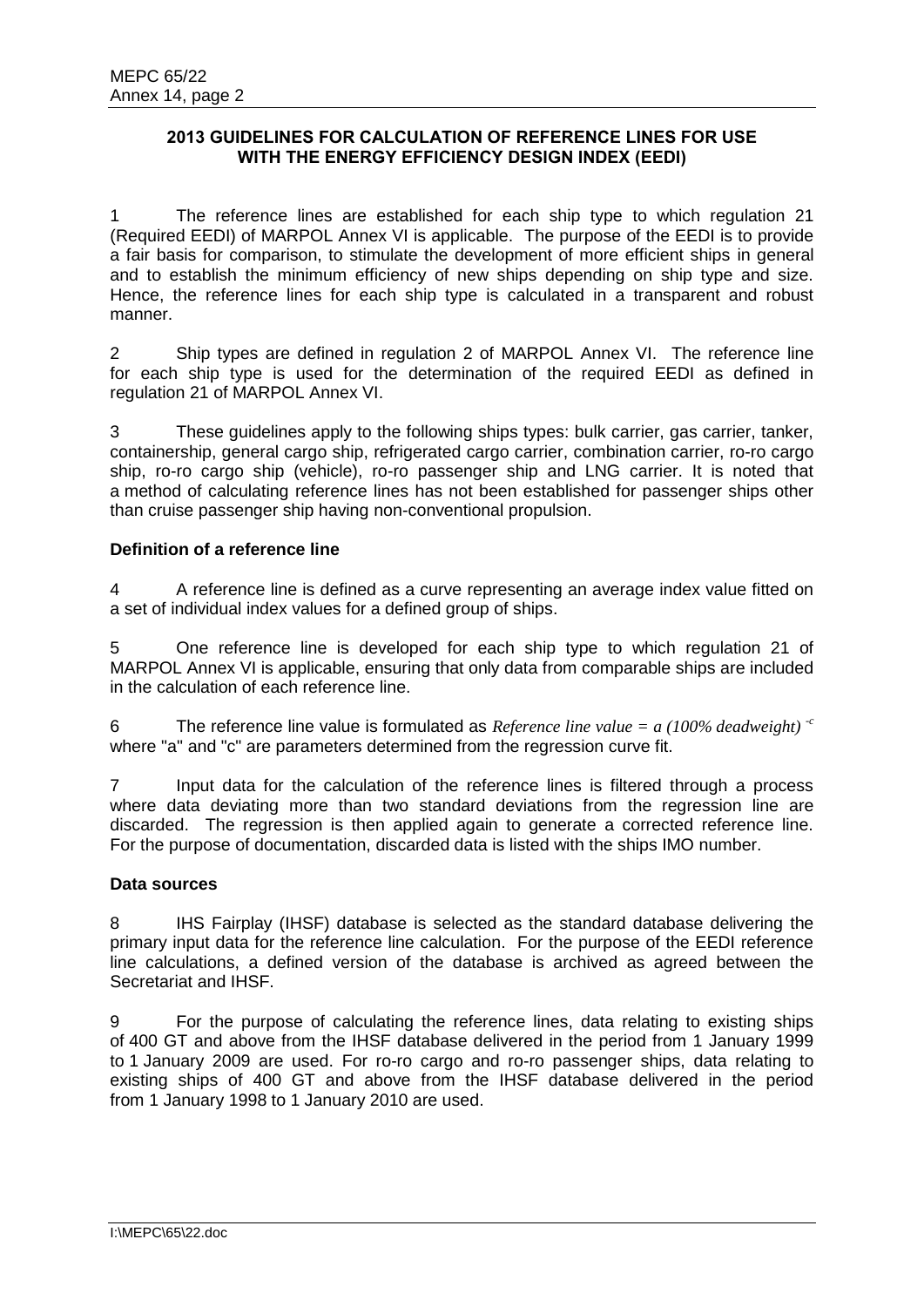10 The following data from the IHSF database on ships with conventional propulsion systems is used when calculating the reference lines:

- .1 data on the ships' capacity is used as *Capacity* for each ship type as defined in MEPC.212(63);
- .2 data on the ships' service speed is used as reference speed *Vref*; and
- .3 data on the ships' total installed main power is used as *MCRME(i)*.

11 For some ships, some data entries may be blank or contain a zero (0) in the database. Datasets with blank power, capacity and/or speed data should be removed from the reference line calculations. For the purpose of later references, the omitted ships should be listed with their IMO number.

12 To ensure a uniform interpretation, the association of ship types defined in regulation 2 of MARPOL Annex VI, with the ship types given by the IHSF database and defined by the so-called Stat codes, is shown in the appendix to this guideline. Table 1 in the appendix 1 lists the ship types from IHSF used for the calculation of reference lines. Table 2 lists the IHSF ship types not used when calculating the reference lines.

# **Calculation of reference lines**

13 To calculate the reference line, an estimated index value for each ship contained in the set of ships per ship type is calculated using the following assumptions:

- .1 the carbon emission factor is constant for all engines, i.e. *CF,ME = CF,AE = CF*   $= 3.1144$  g CO<sub>2</sub>/g fuel;
- .2 the specific fuel consumption for all ship types is constant for all main engines, i.e. *SFCME = 190* g/kWh;
- .3 *PME(i)* is 75% of the total installed main power (*MCRME(i)*);
- .4 the specific fuel consumption for all ship types is constant for all auxiliary engines, i.e. *SFCAE = 215* g/kWh;
- .5 *PAE* is the auxiliary power and is calculated according to paragraphs 2.5.6.1 and 2.5.6.2 of the annex to MEPC.212(63);
- .6 for ro-ro passenger ships,  $P_{AF}$  is calculated as follows:

$$
P_{AE} = 0.866 \cdot GT^{0.732}
$$

- .7 no correction factors are used except for  $f_{\text{RoRo}}$  and  $f_{\text{cRoPa}x}$ ; and
- .8 innovative mechanical energy efficiency technology, shaft motors and other innovative energy efficient technologies are all excluded from the reference line calculation, i.e.  $P_{A\text{Eeff}} = 0$ ,  $P_{PTI} = 0$ ,  $P_{\text{eff}} = 0$ .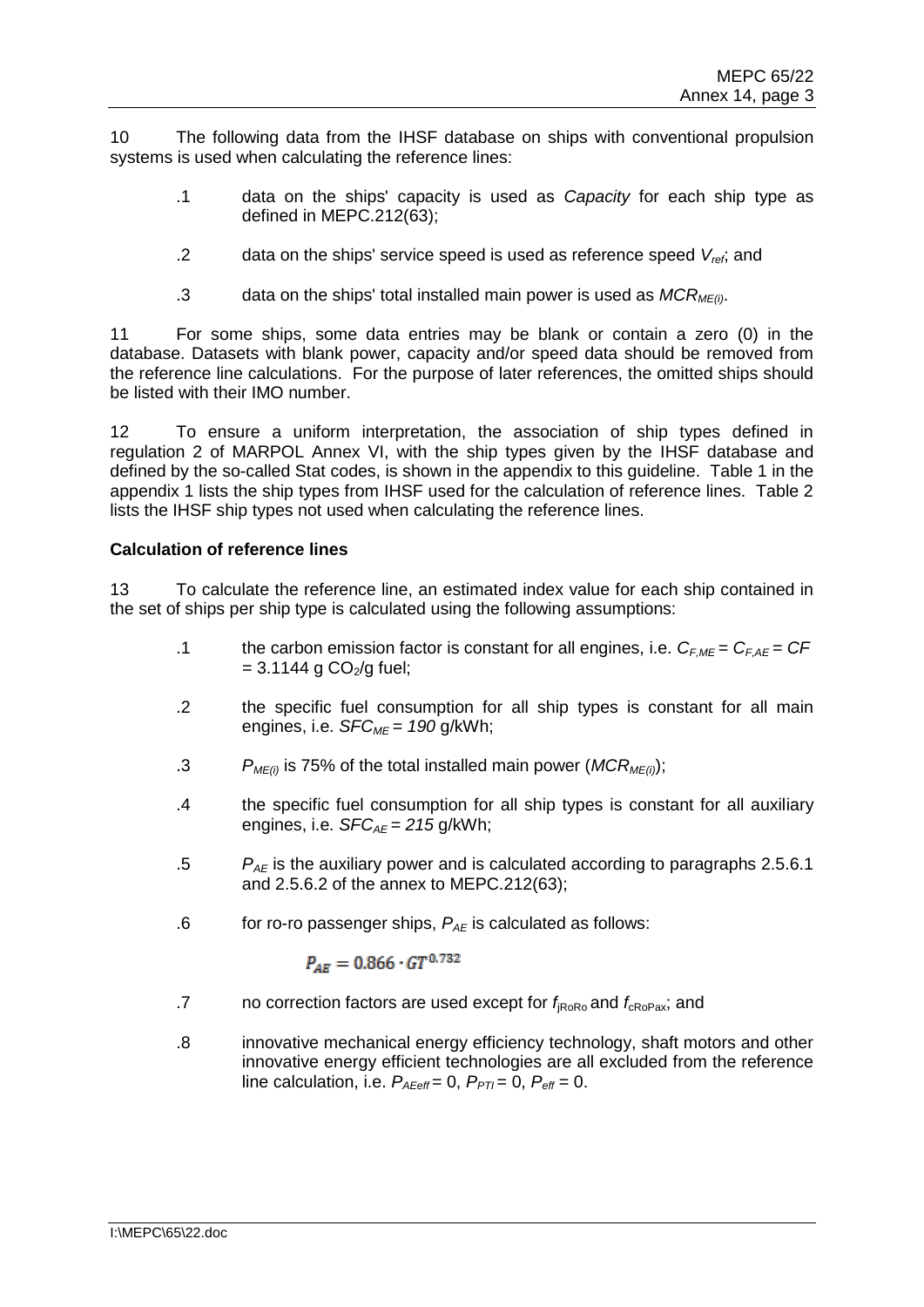14 The equation for calculating the estimated index value for each ship (excluding containerships and ro-ro cargo ships (vehicle carrier) – see paragraph 15) is as follows:

$$
190 \cdot \sum_{i=1}^{NME} P_{MEi} + 215 \cdot P_{AE}
$$
  
Estimated Index Value = 3.1144 · 
$$
\frac{Capacity \cdot V_{ref}}{Capacity \cdot V_{ref}}
$$

15 For containerships, 70 per cent of the deadweight (70% DWT) is used as *capacity* for calculating the estimated index value for each containership as follows:

$$
190 \cdot \sum_{i=1}^{NME} P_{MEi} + 215 \cdot P_{AE}
$$
  
Estimated Index Value = 3.1144 · 
$$
\frac{70\%DWT \cdot V_{ref}}{70\%DWT \cdot V_{ref}}
$$

16 For ro-ro cargo ship (vehicle carrier), the following equation is used:

$$
Estimated Index Value = f_{rorol} \cdot 3.1144 \cdot \frac{190 \cdot \sum_{i=1}^{nME} P_{MEi} + 215 \cdot P_{AE}}{Capacity \cdot V_{ref}}
$$

Where:

$$
f_{rorov} = \frac{-15571 \cdot F_n^2 + 5538.4 \cdot F_n - 132.67}{287}
$$

17 For ro-ro cargo ships the estimated index value for each individual ship is calculated as follows:

$$
Estimated Index Value = \frac{3.1144 \cdot (f_{jRoRo} \cdot 190 \cdot \sum_{i=1}^{nME} P_{MEi} + 215 \cdot P_{AE}}{Capacity \cdot V_{ref}}
$$

18 For ro-ro passenger ships the estimated index value for each individual ship is calculated as follows:

$$
Estimated Index Value = \frac{3.1144 \cdot (f_{jRoRo} \cdot 190 \cdot \sum_{i=1}^{nME} P_{MEi} + 215 \cdot P_{AE}}{f_{cRoPax} \cdot Capacity \cdot V_{ref}}
$$

19 For LNG carriers, the equation set out in appendix 2 is used.

## **Calculation of reference line parameters "a" and "c"**

20 For all ship types to which these guidelines apply except for ro-ro passenger ships, parameters "a" and "c" are determined from a regression analysis undertaken by plotting the calculated estimated index values against 100 per cent deadweight (100% DWT).

21 For ro-ro passenger ships, parameters "a" and "c" are determined from a regression analysis undertaken by plotting the calculated estimated index values against corrected deadweight, DWT, for ships to which the capacity correction factor, *fcRoPax*, applies and against 100 per cent deadweight (100% DWT) for ships to which the capacity correction factor does not apply.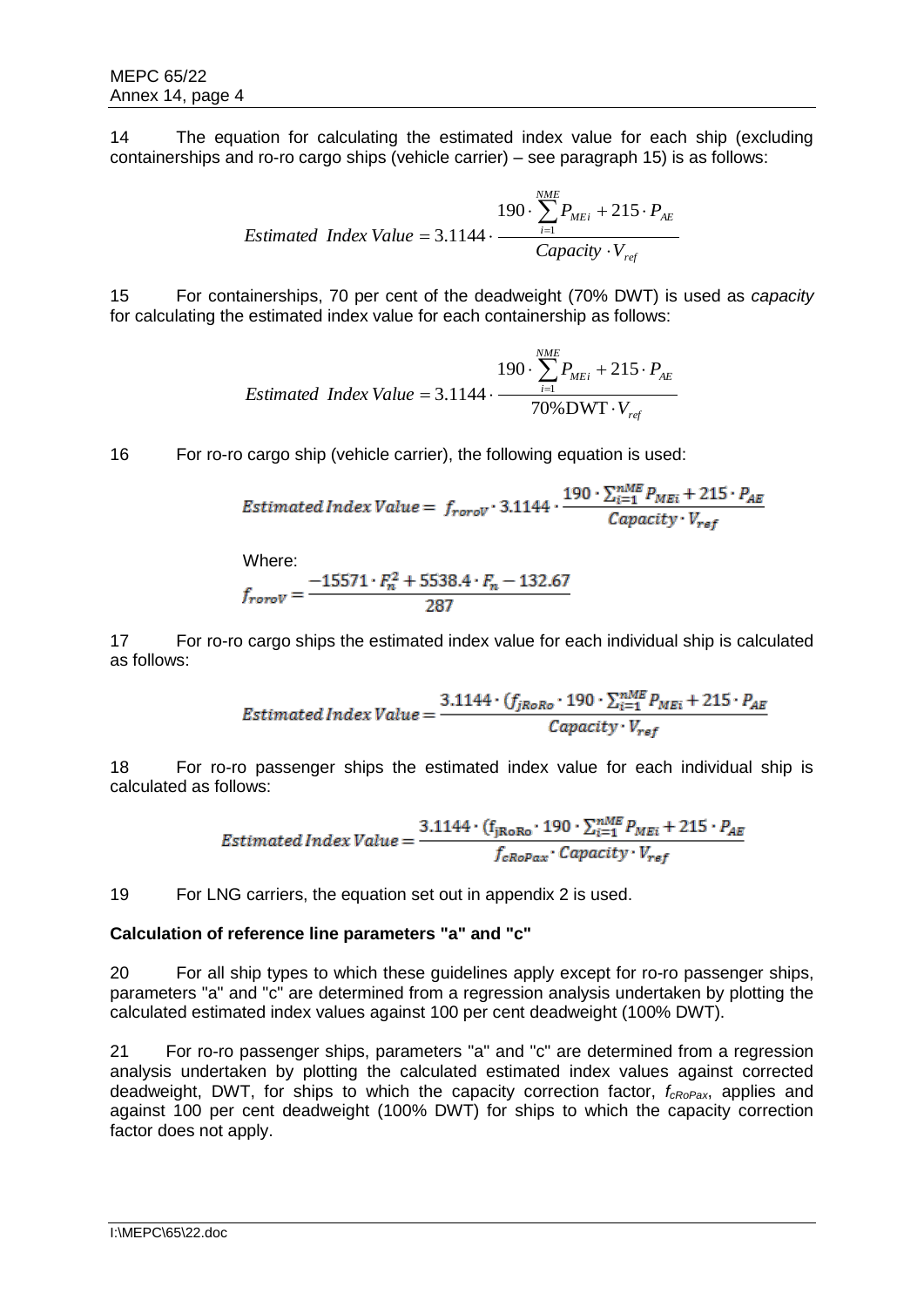#### **Documentation**

22 For purposes of transparency, the ships used in the calculation of the reference lines should be listed with their IMO numbers and the numerator and denominator of the index formula, as given in paragraphs 14 to 19. The documentation of the aggregated figures preserves the individual data from direct access but offers sufficient information for possible later scrutiny.

\* \* \*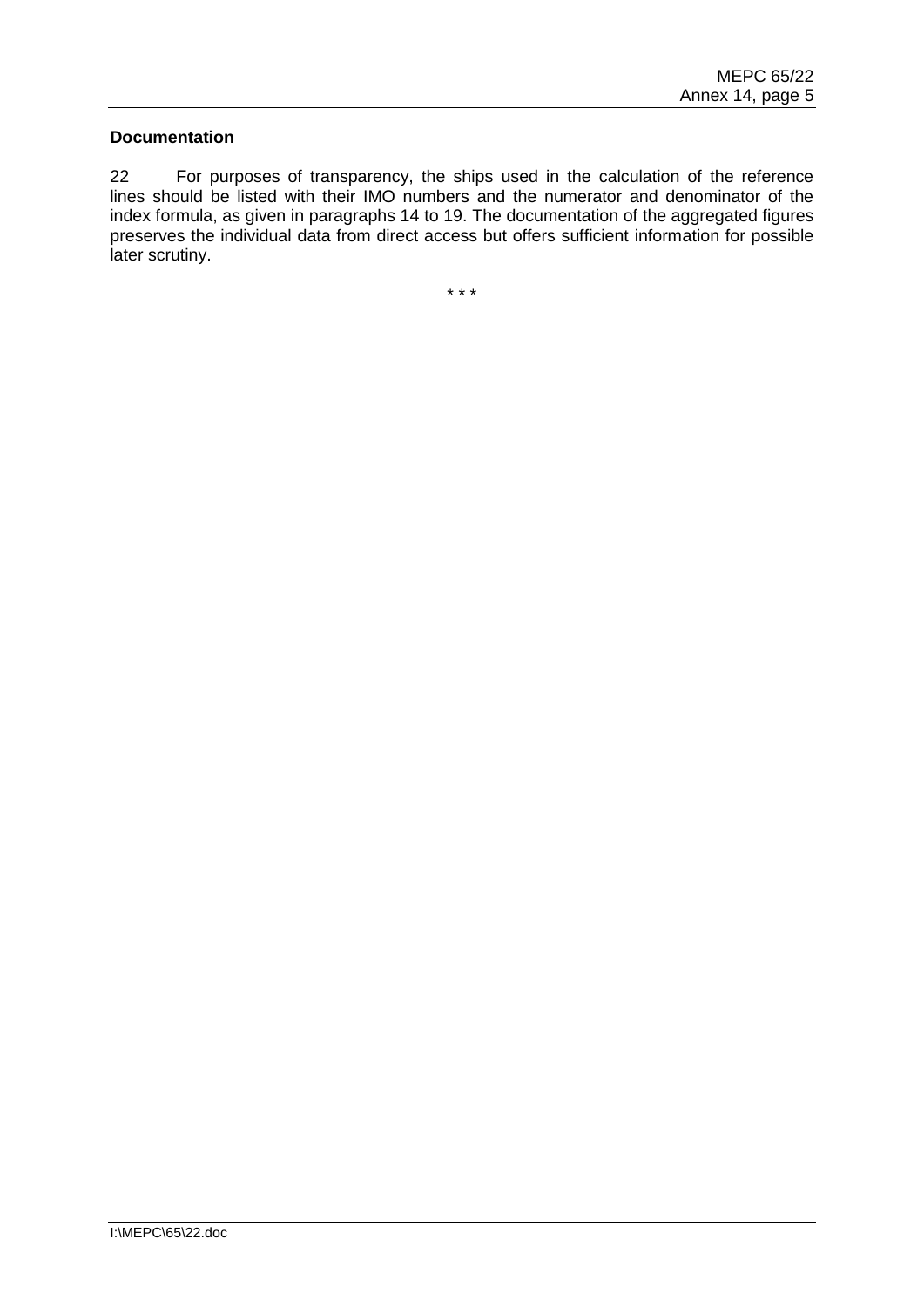# **Appendix 1**

1 To ensure a uniform interpretation, ship types defined in regulation 2 of MARPOL Annex VI are compared to the ship types given in the IHSF database.

2 The IHSF Stat code system provides several levels of definition as follows:

- .1 Highest level:
	- A Cargo carrying
	- B Work vessel
	- W Non-seagoing merchant ships
	- X Non-merchant
	- Y Non-propelled
	- Z Non-ship structures

For the purpose of the EEDI, only group "A cargo carrying" needs to be considered. A graphical representation of this is given below.

- .2 The next level comprises:
	- A1 Tankers
	- A2 Bulk carriers
	- A3 Dry cargo/passenger

There are further differentiations until level five, e.g. "A31A2GX General Cargo Ship", and each category is described.

The complete list is attached.

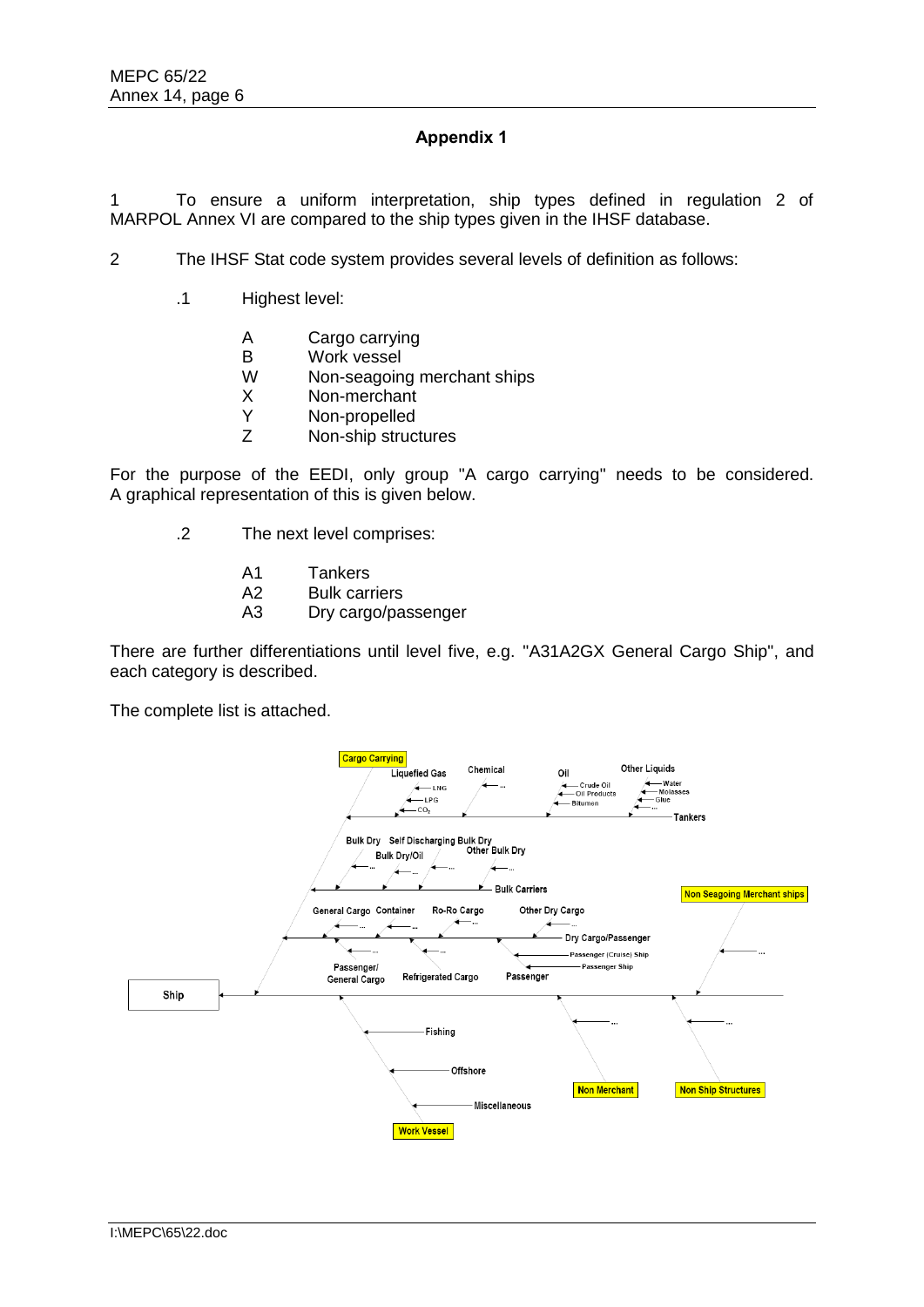3 The ship types from the IHSF Stat code 5 (Statcode5v1075) used for the calculation of reference lines for the following ship types: bulk carrier, gas carrier, tanker, containership, general cargo ship, refrigerated cargo carrier and combination carrier, are set out in table 1. The IHSF database ship types, not used in the calculation of reference lines for the specific ship types, are set out in table 2, e.g. ships built for sailing on the Great Lakes and landing craft.

|                    | Bulk dry                         | A21A2BC | <b>Bulk carrier</b>                         | A single deck cargo vessel with an<br>arrangement of topside ballast tanks for the<br>carriage of bulk dry cargo of a homogeneous<br>nature.                                                                                                                       |  |
|--------------------|----------------------------------|---------|---------------------------------------------|--------------------------------------------------------------------------------------------------------------------------------------------------------------------------------------------------------------------------------------------------------------------|--|
| .1 Bulk<br>carrier | Bulk dry                         | A21B2BO | Ore carrier                                 | A single deck cargo ship fitted with two<br>longitudinal bulkheads. Ore is carried in the<br>centreline holds only.                                                                                                                                                |  |
|                    | Self-<br>discharging<br>bulk dry | A23A2BD | Bulk cargo<br>carrier, self-<br>discharging | A bulk carrier fitted with self-trimming holds, a<br>conveyor belt (or similar system) and a boom<br>which can discharge cargo alongside or to<br>shore without the assistance of any external<br>equipment.                                                       |  |
|                    | Other dry<br>bulk                | A24A2BT | Cement<br>carrier                           | A single deck cargo vessel fitted with pumping<br>arrangements for the carriage of cement in<br>bulk. There are no weather deck hatches.<br>May be self-discharging.                                                                                               |  |
|                    |                                  | A24B2BW | Wood chips<br>carrier, self-<br>unloading   | A single deck cargo vessel with high freeboard<br>for the carriage of wood chips. May be<br>self-discharging.                                                                                                                                                      |  |
|                    |                                  | A24C2BU | Urea carrier                                | A single deck cargo vessel for the carriage of<br>urea in bulk. May be self-discharging.                                                                                                                                                                           |  |
|                    |                                  | A24D2BA | Aggregates<br>carrier                       | A single deck cargo vessel for the carriage of<br>aggregates in bulk. Also known as a sand<br>carrier. May be self-discharging.                                                                                                                                    |  |
|                    |                                  | A24E2BL | Limestone<br>carrier                        | A single deck cargo vessel for the carriage of<br>limestone in bulk. There are no weather deck<br>hatches. May be self-discharging.                                                                                                                                |  |
| .2 Gas<br>carrier  | Liquefied<br>gas                 | A11A2TN | <b>LNG</b> tanker                           | A tanker for the bulk carriage of liquefied<br>natural gas (primarily methane) in independent<br>insulated tanks. Liquefaction is achieved at<br>temperatures down to -163 deg C.                                                                                  |  |
|                    |                                  | A11B2TG | <b>LPG</b> tanker                           | A tanker for the bulk carriage of liquefied<br>petroleum gas in insulated tanks, which may<br>be independent or integral. The cargo is<br>pressurized (smaller vessels), refrigerated<br>(larger vessels) or both ("semi-pressurized")<br>to achieve liquefaction. |  |
|                    |                                  | A11C2LC | $CO2$ tanker                                | A tanker for the bulk carriage of liquefied<br>carbon dioxide.                                                                                                                                                                                                     |  |
|                    |                                  | A11A2TQ | <b>CNG</b> tanker                           | A tanker for the bulk carriage of compressed<br>natural gas. Cargo remains in gaseous state<br>but is highly compressed.                                                                                                                                           |  |

## **Table 1: Ship types from IHSF used for the calculation of reference lines for use with the EEDI**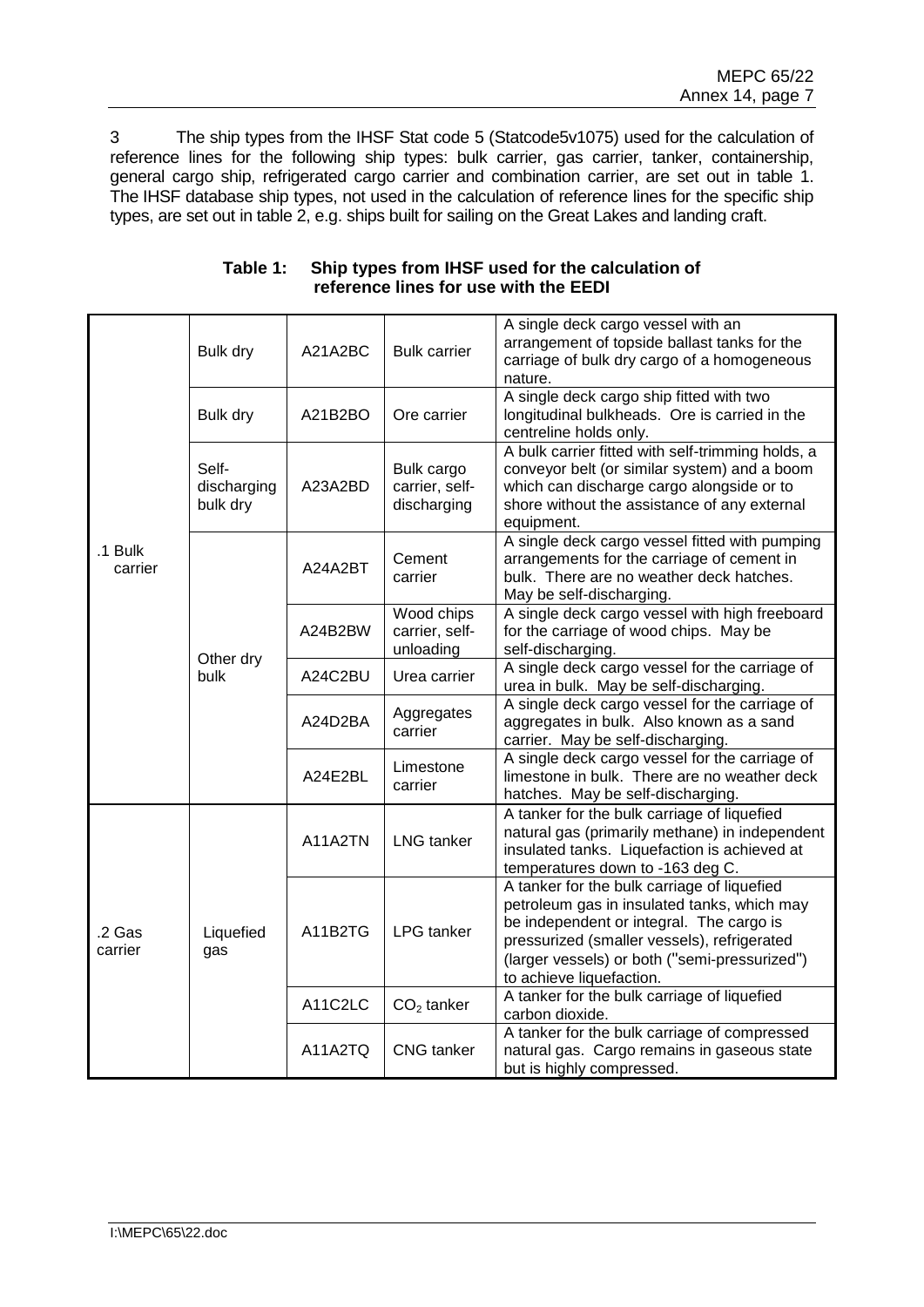|           | Chemical         | A12A2LP | Molten sulphur<br>tanker             | A tanker for the bulk carriage of molten<br>sulphur in insulated tanks at a high<br>temperature.                                                                                                                                                   |
|-----------|------------------|---------|--------------------------------------|----------------------------------------------------------------------------------------------------------------------------------------------------------------------------------------------------------------------------------------------------|
|           |                  | A12A2TC | Chemical<br>tanker                   | A tanker for the bulk carriage of chemical<br>cargoes, lube oils, vegetable/animal oils and<br>other chemicals as defined in the<br>International Bulk Chemical Code. Tanks<br>are coated with suitable materials which are<br>inert to the cargo. |
|           |                  | A12B2TR | Chemical/<br>products<br>tanker      | A chemical tanker additionally capable of the<br>carriage of clean petroleum products.                                                                                                                                                             |
|           |                  | A12C2LW | Wine tanker                          | A cargo ship designed for the bulk transport of<br>wine in tanks. Tanks will be stainless steel or<br>lined. New vessels will be classified as<br>chemical carriers.                                                                               |
|           |                  | A12D2LV | Vegetable oil<br>tanker              | A cargo ship designed for the bulk transport<br>of vegetable oils in tanks. Tanks will be<br>stainless steel or lined. New vessels will be<br>classified as chemical carriers.                                                                     |
|           |                  | A12E2LE | Edible oil<br>tanker                 | A cargo ship designed for the bulk transport<br>of edible oils in tanks. Tanks will be<br>stainless steel or lined. New vessels will be<br>classified as chemical carriers.                                                                        |
|           |                  | A12F2LB | Beer tanker                          | A tanker for the bulk carriage of beer.                                                                                                                                                                                                            |
|           |                  | A12G2LT | Latex tanker                         | A tanker for the bulk carriage of latex.                                                                                                                                                                                                           |
|           |                  | A12H2LJ | Fruit juice<br>tanker                | A tanker for the bulk carriage of fruit juice<br>concentrate in insulated tanks.                                                                                                                                                                   |
| .3 Tanker | Oil              | A13A2TV | Crude oil<br>tanker                  | A tanker for the bulk carriage of crude oil.                                                                                                                                                                                                       |
|           |                  | A13A2TW | Crude/oil<br>products<br>tanker      | A tanker for the bulk carriage of crude oil but<br>also for carriage of refined oil products.                                                                                                                                                      |
|           |                  | A13B2TP | Products<br>tanker                   | A tanker for the bulk carriage of refined<br>petroleum products, either clean or dirty.                                                                                                                                                            |
|           |                  | A13B2TU | Tanker<br>(unspecified)              | A tanker whose cargo is unspecified.                                                                                                                                                                                                               |
|           |                  | A13C2LA | Asphalt/<br><b>Bitumen</b><br>tanker | A tanker for the bulk carriage of<br>asphalt/bitumen at temperatures between<br>150 and 200 deg C.                                                                                                                                                 |
|           |                  | A13E2LD | Coal/oil<br>mixture tanker           | A tanker for the bulk carriage of a cargo of<br>coal and oil mixed as a liquid and<br>maintained at high temperatures.                                                                                                                             |
|           | Other<br>liquids | A14A2LO | Water tanker                         | A tanker for the bulk carriage of water.                                                                                                                                                                                                           |
|           |                  | A14F2LM | Molasses<br>tanker                   | A tanker for the bulk carriage of molasses.                                                                                                                                                                                                        |
|           |                  | A14G2LG | Glue tanker                          | A tanker for the bulk carriage of glue.                                                                                                                                                                                                            |
|           |                  | A14H2LH | Alcohol tanker                       | A tanker for the bulk carriage of alcohol.                                                                                                                                                                                                         |
|           |                  | A14N2LL | Caprolactam<br>tanker                | A tanker for the bulk carriage of<br>caprolactam, a chemical used in the plastics<br>industry for the production of polyamides.                                                                                                                    |
|           | Chemical         | A12A2TL | Parcels tanker                       | A chemical tanker with many segregated<br>cargo tanks to carry multiple grades of<br>chemicals as defined in the International<br>Bulk Chemical Code. Typically these can<br>have between 10 and 60 different tanks.                               |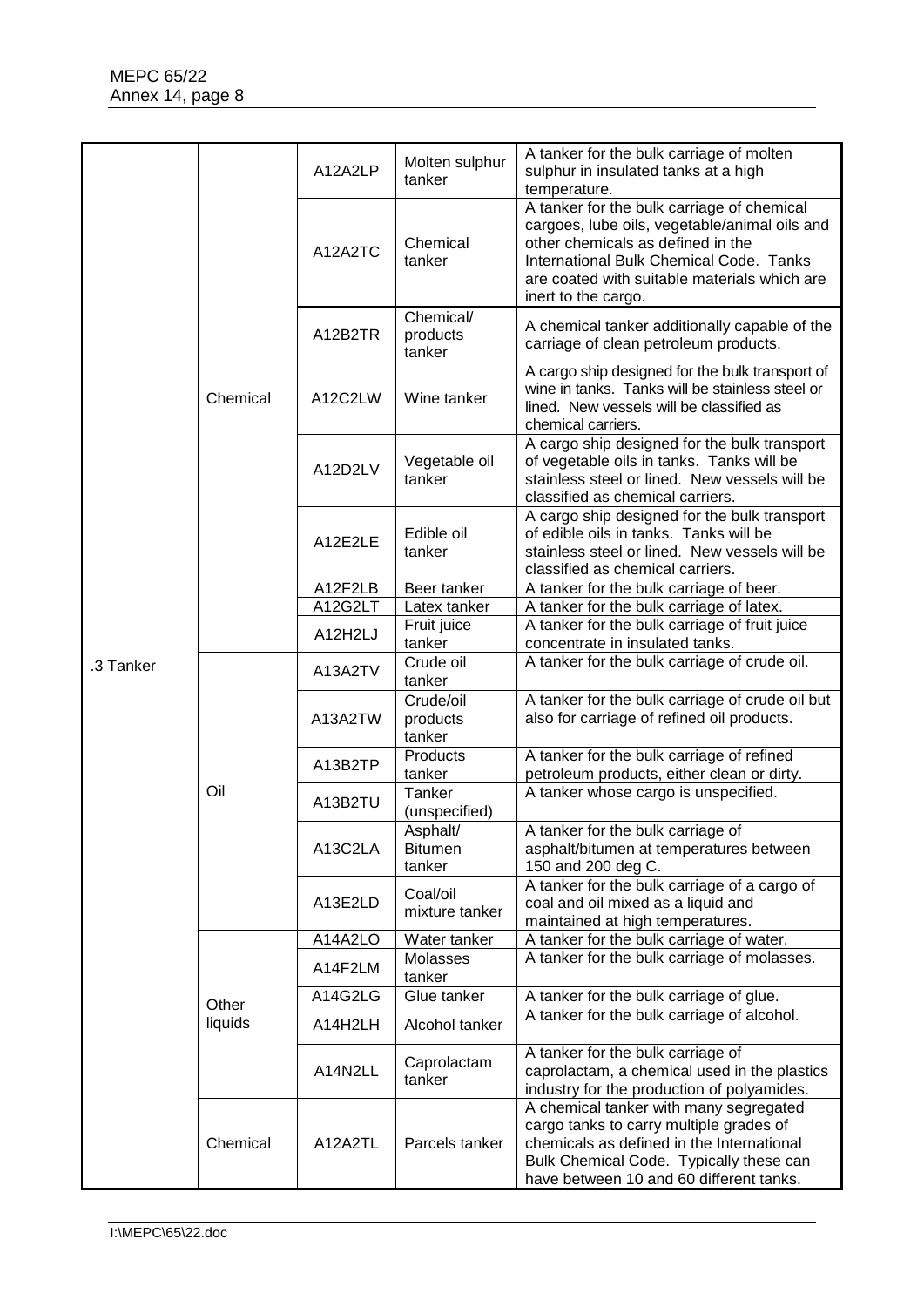| 4 Containership                  | Container             | A33A2CC | Containership<br>(fully cellular) | A single deck cargo vessel with boxed holds<br>fitted with fixed cellular guides for the<br>carriage of containers.                                                                                                  |
|----------------------------------|-----------------------|---------|-----------------------------------|----------------------------------------------------------------------------------------------------------------------------------------------------------------------------------------------------------------------|
| .5 General<br>cargo ship         | General<br>cargo      | A31A2GX | General cargo<br>ship             | A single or multi-deck cargo vessel for the<br>carriage of various types of dry cargo.<br>Single deck vessels will typically have<br>box-shaped holds. Cargo is loaded and<br>unloaded through weather deck hatches. |
|                                  | Other dry<br>cargo    | A38H2GU | Pulp carrier                      | A vessel designed for carrying paper pulp.                                                                                                                                                                           |
| .6 Refrigerated<br>cargo carrier | Refrigerated<br>cargo | A34A2GR | Refrigerated<br>cargo ship        | A multi-deck cargo ship for the carriage of<br>refrigerated cargo at various temperatures.                                                                                                                           |
| .7 Combination<br>carrier        | Bulk dry/oil          | A22A2BB | Bulk/oil carrier<br>(OBO)         | A bulk carrier arranged for the alternative<br>(but not simultaneous) carriage of crude oil.                                                                                                                         |
|                                  | Bulk dry/oil          | A22B2BR | Ore/oil carrier                   | An ore carrier arranged for the alternative<br>(but not simultaneous) carriage of crude oil.                                                                                                                         |
|                                  | Bulk dry/oil          | A22A2BP | Ore/bulk/<br>products<br>carrier  | A bulk carrier arranged for the alternative<br>(but not simultaneous) carriage of oil<br>products.                                                                                                                   |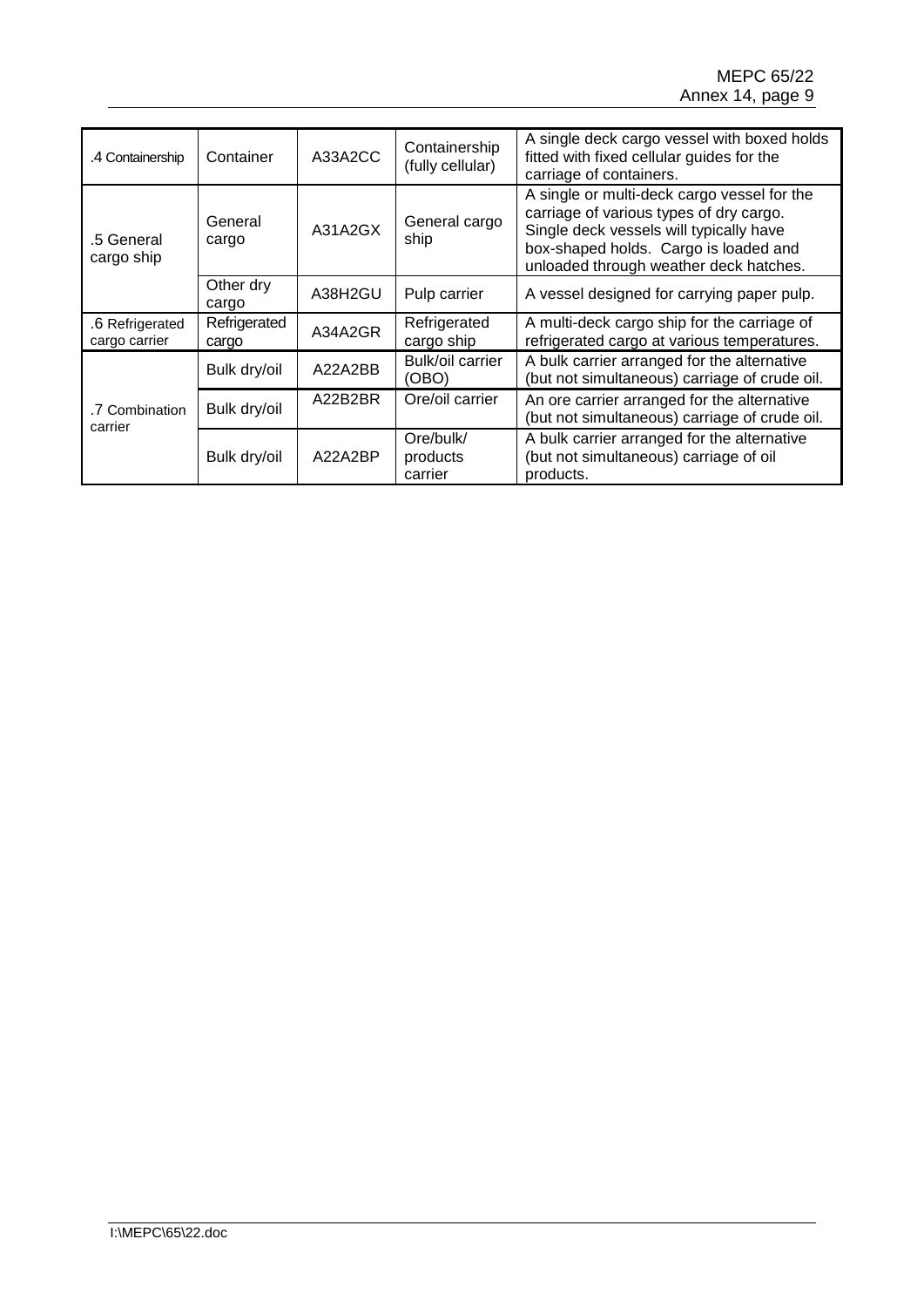| .1 Bulk<br>carrier | Bulk dry                     | A21A2BG | Bulk carrier, laker<br>only                       | A single deck cargo vessel with<br>dimensions suited to the<br>limitations of Great Lakes of<br>North America trade, unsuitable<br>for open sea navigation.<br>Hatches are more numerous<br>than standard bulk carriers, and<br>much wider than they are long. |
|--------------------|------------------------------|---------|---------------------------------------------------|----------------------------------------------------------------------------------------------------------------------------------------------------------------------------------------------------------------------------------------------------------------|
|                    | Bulk dry                     | A21A2BV | Bulk carrier (with<br>vehicle decks)              | A bulk carrier with movable<br>decks for the additional carriage<br>of new vehicles.                                                                                                                                                                           |
|                    | Bulk dry/oil                 | A22A2BB | Bulk/oil carrier<br>(OBO)                         | A bulk carrier arranged for the<br>alternative (but not<br>simultaneous) carriage of crude<br>oil.                                                                                                                                                             |
|                    | Bulk dry/oil                 | A22B2BR | Ore/oil carrier                                   | An ore carrier arranged for the<br>alternative (but not<br>simultaneous) carriage of crude<br>oil.                                                                                                                                                             |
|                    | Bulk dry/oil                 | A22A2BP | Ore/bulk/products<br>carrier                      | A bulk carrier arranged for the<br>alternative (but not<br>simultaneous) carriage of oil<br>products.                                                                                                                                                          |
|                    | Self-discharging<br>bulk dry | A23A2BK | Bulk cargo carrier,<br>self-discharging,<br>laker | A Great Lakes bulk carrier fitted<br>with a conveyor belt<br>(or similar system) and a boom<br>which can discharge cargo<br>alongside or to shore without the<br>assistance of any external<br>equipment.                                                      |
|                    | Other bulk dry               | A24H2BZ | Powder carrier                                    | A single deck cargo vessel for<br>the carriage of fine powders<br>such as fly ash. There are no<br>weather deck hatches.                                                                                                                                       |
|                    | Other bulk dry               | A24G2BS | Refined sugar<br>carrier                          | A single deck cargo vessel for<br>the carriage of refined sugar.<br>Sugar is loaded in bulk and<br>bagged in transit (BIBO - Bulk In<br>- Bag Out).                                                                                                            |
| .2 Gas<br>carrier  | Liquefied gas                | A11B2TH | LPG/chemical<br>tanker                            | An LPG tanker additionally<br>capable of the carriage of<br>chemical products as defined in<br>the International Bulk Chemical<br>Code.                                                                                                                        |
| .3 Tanker          | Oil                          | A13A2TS | Shuttle tanker                                    | A tanker for the bulk carriage of<br>crude oil specifically for<br>operation between offshore<br>terminals and refineries. Is<br>typically fitted with bow loading<br>facilities.                                                                              |
| .4 Containership   | Container                    | A33B2CP | Passenger/<br>containership                       | A containership with<br>accommodation for the carriage<br>of more<br>than 12 passengers.                                                                                                                                                                       |

# **Table 2: Ship types from IHSF not included in the calculation of reference lines for use with the EEDI**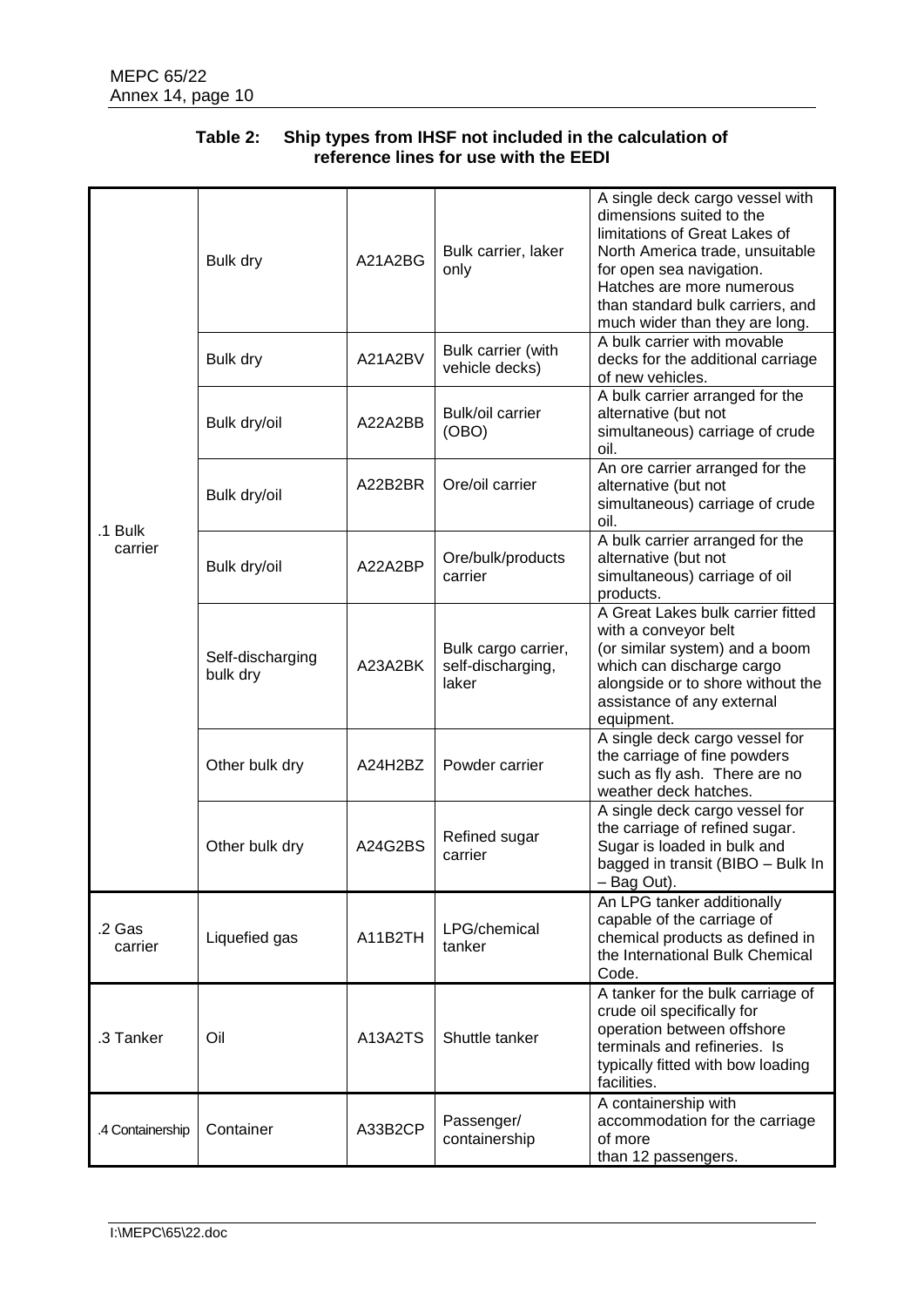| .5 General<br>cargo ship | General cargo              | A31A2GO | Open hatch cargo<br>ship                                      | A large single deck cargo vessel<br>with full width hatches and boxed<br>holds for the carriage of unitized<br>dry cargo such as forest<br>products and containers. Many<br>are fitted with a gantry crane.               |
|--------------------------|----------------------------|---------|---------------------------------------------------------------|---------------------------------------------------------------------------------------------------------------------------------------------------------------------------------------------------------------------------|
|                          | General cargo              | A31A2GS | General<br>cargo/tanker<br>(container/oil/bulk -<br>COB ship) | A general cargo ship with<br>reversible hatch covers; one side<br>is flush and the other is fitted<br>with baffles for use with liquid<br>cargoes. Containers can be<br>carried on the hatch covers in<br>dry cargo mode. |
|                          | General cargo              | A31A2GT | General<br>cargo/tanker                                       | A general cargo ship fitted with<br>tanks for the additional carriage<br>of liquid cargo.                                                                                                                                 |
|                          | General cargo              | A31C2GD | Deck cargo ship                                               | A vessel arranged for carrying<br>unitized cargo on deck only.<br>Access may be by use of a ro-ro<br>ramp.                                                                                                                |
|                          | Passenger/general<br>cargo | A32A2GF | General cargo/<br>passenger ship                              | A general cargo ship with<br>accommodation for the carriage<br>of more<br>than 12 passengers.                                                                                                                             |
|                          | Other dry cargo            | A38A2GL | Livestock carrier                                             | A cargo vessel arranged for the<br>carriage of livestock.                                                                                                                                                                 |
|                          | Other dry cargo            | A38B2GB | Barge carrier                                                 | A cargo vessel arranged for the<br>carriage of purpose built barges<br>(lighters) loaded with cargo.<br>Typically loading is by way of a<br>gantry crane. Also known as<br><b>Lighter Aboard SHip vessels</b><br>(LASH).  |
|                          | Other dry cargo            | A38C3GH | Heavy load carrier,<br>semi-submersible                       | A heavy load carrier which is<br>semi-submersible for the float on<br>loading/unloading of the<br>cargoes.                                                                                                                |
|                          | Other dry cargo            | A38C3GY | Yacht carrier,<br>semi-submersible                            | A semi-submersible heavy load<br>carrier specifically arranged for<br>the carriage of yachts.                                                                                                                             |
|                          | Other dry cargo            | A38D2GN | Nuclear fuel carrier                                          | A cargo vessel arranged to carry<br>nuclear fuel in flasks.                                                                                                                                                               |
|                          | Other dry cargo            | A38D2GZ | Nuclear fuel carrier<br>(with ro-ro facility)                 | A nuclear fuel carrier which is<br>loaded and unloaded by way of a<br>ro-ro ramp.                                                                                                                                         |
|                          | Other dry cargo            | A38B3GB | Barge carrier,<br>semi-submersible                            | A barge carrier which is semi-<br>submersible for the float on<br>loading/unloading of the barges.                                                                                                                        |
|                          | Other dry cargo            | A38C2GH | Heavy load carrier                                            | A cargo vessel able to carry<br>heavy and/or outsized individual<br>cargoes. Cargo may be carried<br>on deck or in holds and may be<br>loaded by crane and/or ro-ro<br>ramps.                                             |